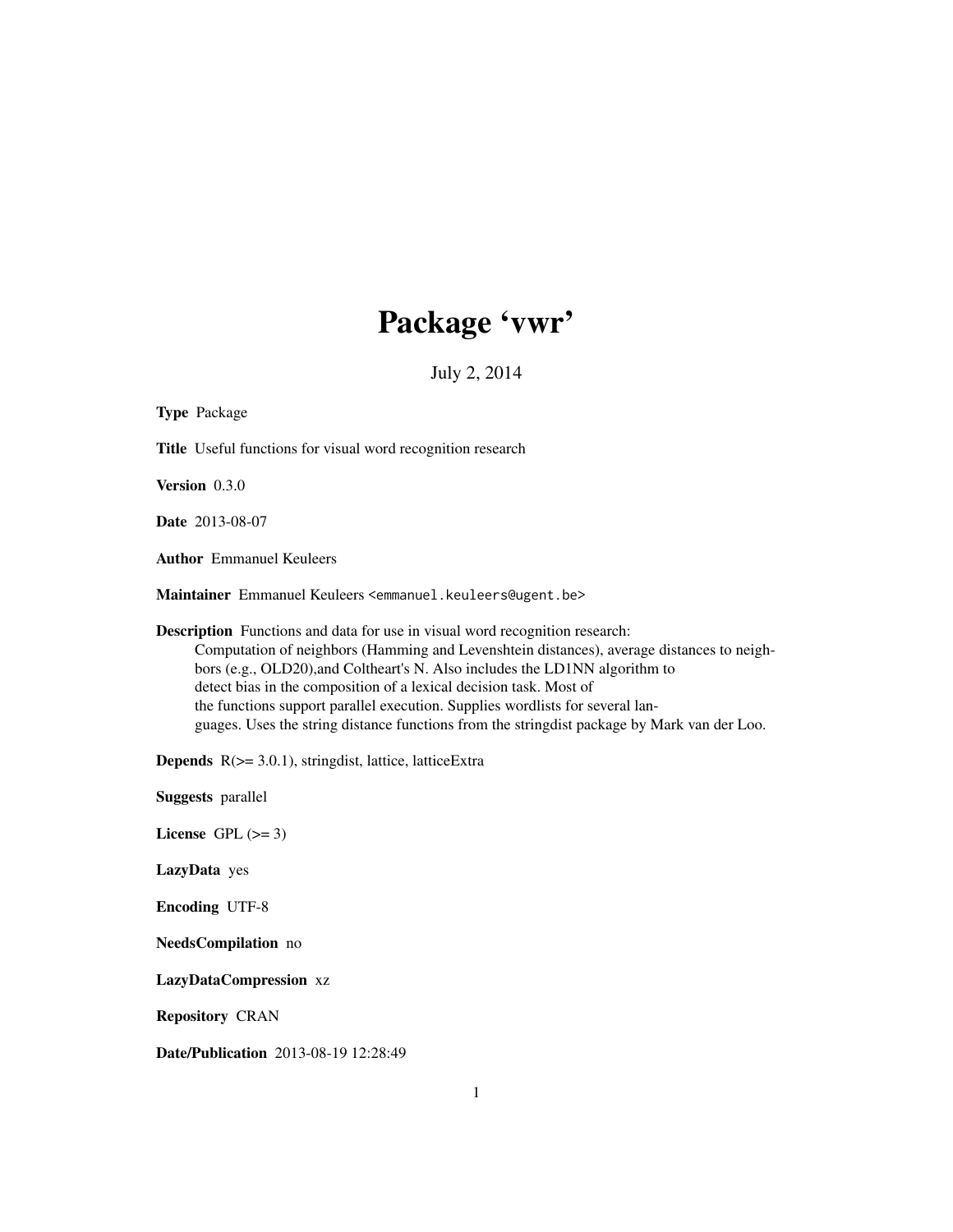# <span id="page-1-0"></span>R topics documented:

|       | $\overline{2}$  |
|-------|-----------------|
|       | 3               |
|       | $\overline{4}$  |
|       | 5               |
|       | 6               |
|       | 6               |
|       | $\overline{7}$  |
|       | $\overline{7}$  |
|       | 8               |
|       | 9               |
|       | 9               |
|       | $\overline{11}$ |
|       |                 |
|       |                 |
|       |                 |
|       |                 |
|       |                 |
|       |                 |
|       |                 |
|       |                 |
|       |                 |
|       |                 |
|       |                 |
|       |                 |
| Index | 19              |
|       |                 |

vwr-package *Useful functions for visual word recognition research*

# Description

Functions and data for use in visual word recognition research: Supports computation of neighbors using Hamming, Levenshtein, and Restricted Levenshtein-Damerau distances, average distances to neighbors (e.g.,OLD20), and Coltheart's N. Supllies the LDkNN algorithm to detect bias in the composition of a lexical decision task. Most of the functions support parallel execution. Supplies wordlists for several languages.

# Details

| Package: | <b>vwr</b> |
|----------|------------|
| Type:    | Package    |
| Version: | 0.3        |
| Date:    | 2013-08-13 |
| License: | $GPL-3$    |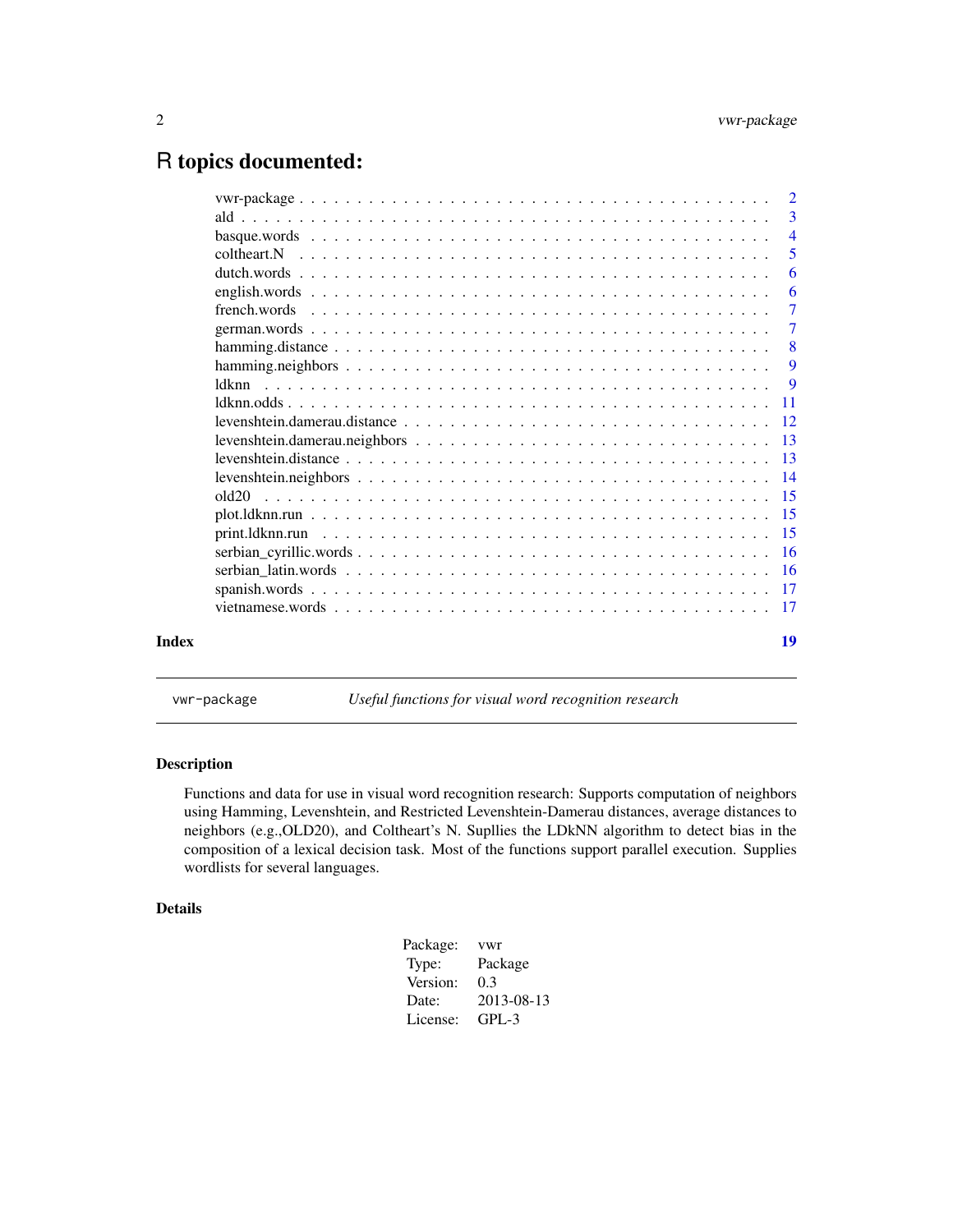# <span id="page-2-0"></span>Author(s)

Emmanuel Keuleers

Maintainer: emmanuel.keuleers@ugent.be

<span id="page-2-1"></span>ald *Compute average Levenshtein distances*

# Description

Compute the average Levenshtein distances between a word and its n nearest neighbors in a lexicon.

#### Usage

ald(sources, targets, n, method="levenshtein", parallel = FALSE) old20(sources, targets, method="levenshtein", parallel = FALSE)

# Arguments

| sources  | a list of words for which the average Levenshtein distance should be com-<br>puted. Must be of type character, or convertible to type character with<br>as.character. |
|----------|-----------------------------------------------------------------------------------------------------------------------------------------------------------------------|
| targets  | a list of words containing possible neighbors. Must be of type character, or<br>convertible to type character with as character.                                      |
| method   | specifies the distance function. With "levenshtein", levenshtein.distance is<br>used, with "levenshtein.damerau" levenshtein.damerau is used.                         |
| n        | specifies the number of nearest neighbors on which the average should be based.<br>The variant old 20 does not take the n argument (it is fixed to 20).               |
| parallel | with parallel=TRUE, ald will run in parallel an multiple cores. The number of<br>parallel processes is specified by detectCores(logical = FALSE).                     |

#### Details

The OLD20 measure was originally proposed by Yarkoni et al. (2008). This implementation is orders of magnitude faster than Tal Yarkoni's LDcalc program (see http://talyarkoni.com/materials.php). Do not use multicore=TRUE in a GUI environment, as it will most likely crash your R session.

#### Value

A vector of average Levenshtein distances with names corresponding to sources.

#### Author(s)

Emmanuel Keuleers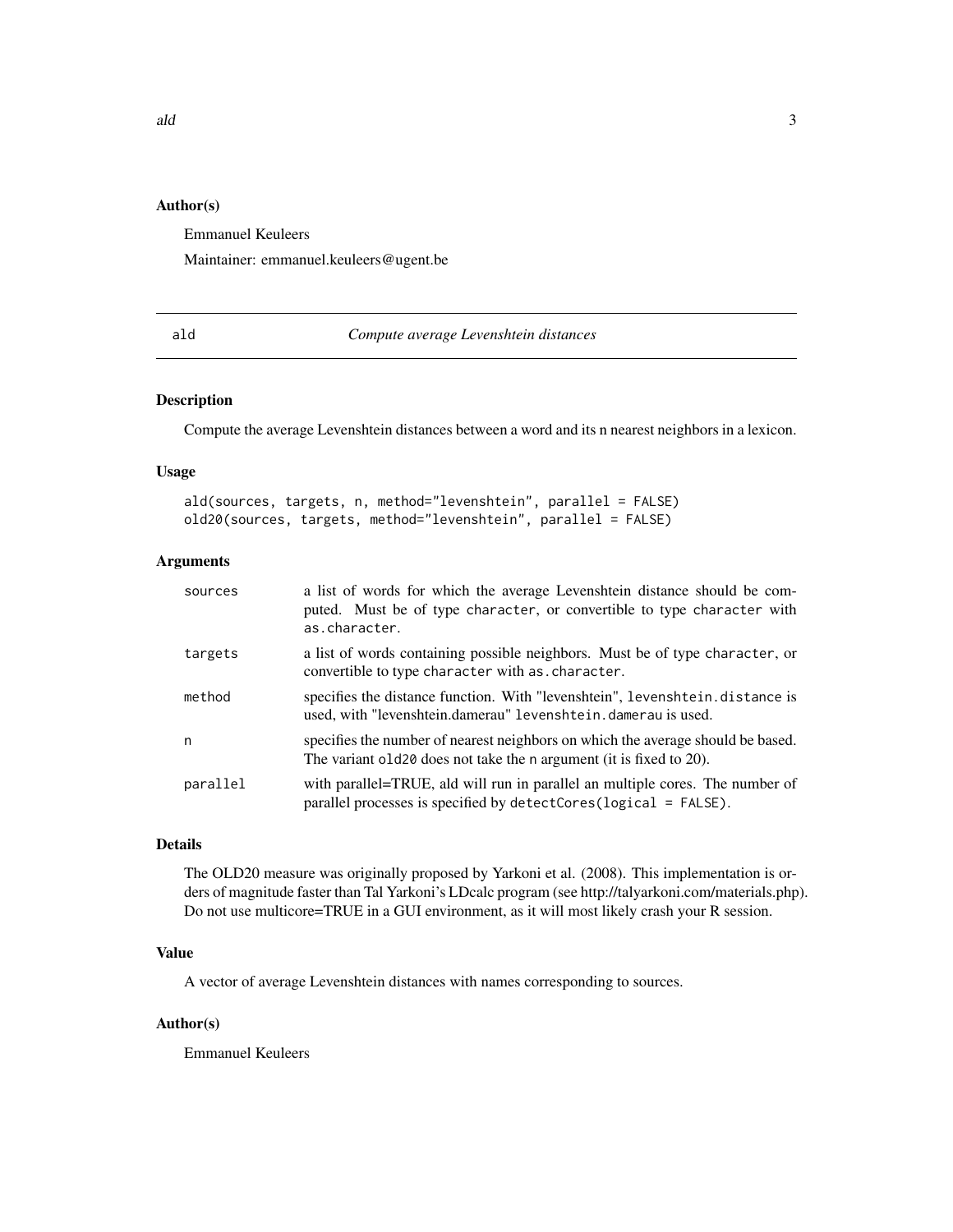# <span id="page-3-0"></span>References

Yarkoni, T., Balota, D., & Yap, M. (2008). Moving beyond Coltheart's N: A new measure of orthographic similarity. Psychonomic Bulletin & Review, 15(5), 971–979.

# See Also

[levenshtein.distance](#page-12-1), [levenshtein.neighbors](#page-13-1)

# Examples

```
data(basque.words)
ald(basque.words[1:10],basque.words,20)
old20(basque.words[1:10],basque.words)
```
basque.words *A list of Basque Words*

# Description

A list of 18,483 Basque words without spaces or dashes, from E-HITZ.

#### Usage

data(basque.words)

# Format

A character vector.

#### Source

Perea, M., Urkia, M., Davis, C. J., Agirre, A., Laseka, E., & Carreiras, M. (2006). E-Hitz: A word frequency list and a program for deriving psycholinguistic statistics in an agglutinative language (Basque). Behavior Research Methods, 38, 610-615.

# Examples

data(basque.words)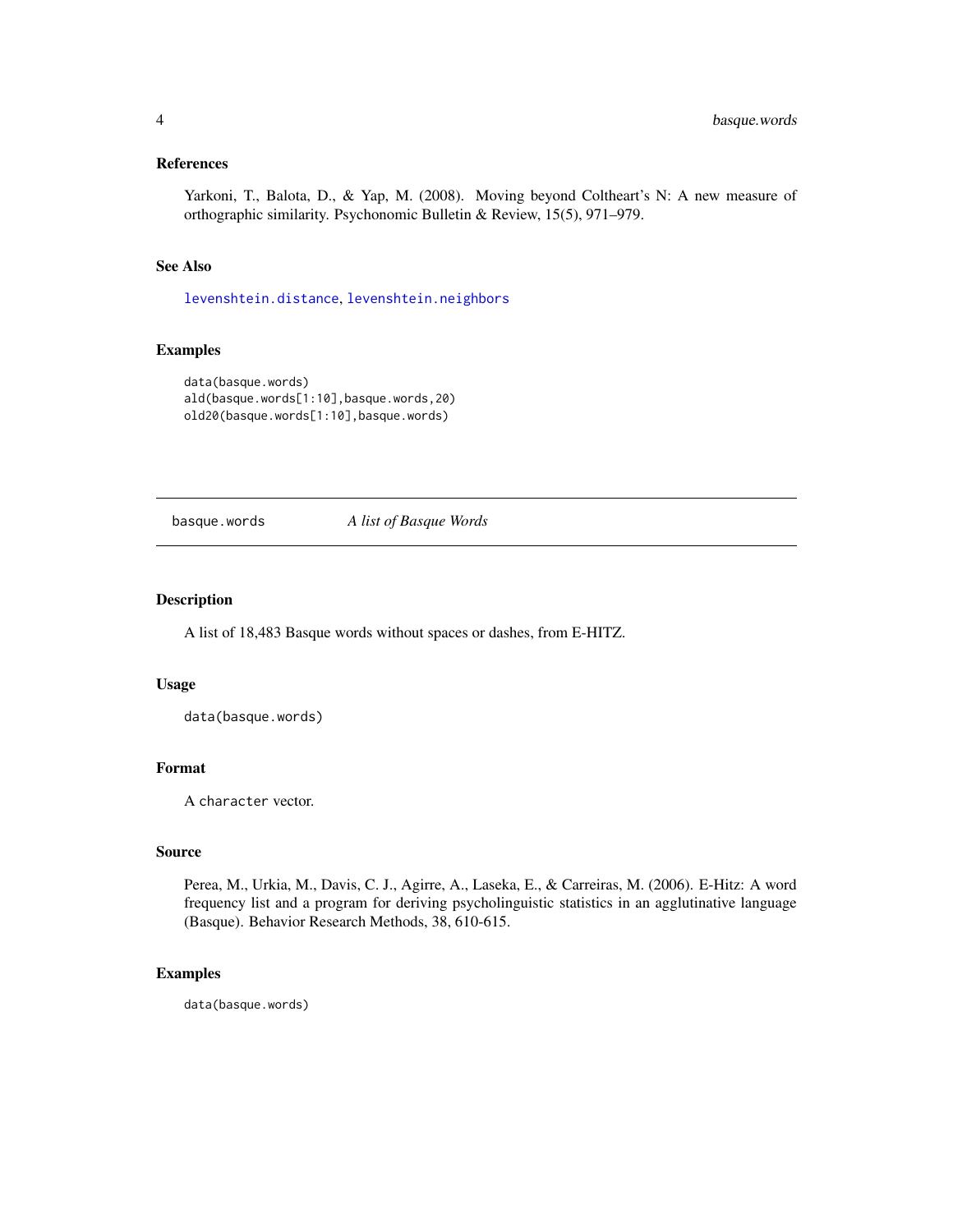<span id="page-4-1"></span><span id="page-4-0"></span>

# Description

Compute Coltheart's N measure (the number of neighbors at distance 1).

# Usage

coltheart.N(sources, targets, distance = 1, method = "hamming", parallel = FALSE)

# Arguments

| sources  | a list of words for which Coltheart's N should be computed. Must be of type<br>character, or convertible to type character with as . character.                                                                                     |
|----------|-------------------------------------------------------------------------------------------------------------------------------------------------------------------------------------------------------------------------------------|
| targets  | a list of words containing possible neighbors. Must be of type character, or<br>convertible to type character with as character.                                                                                                    |
| parallel | with parallel=TRUE, coltheart. N will run in parallel an multiple cores. The<br>number of parallel processes is specified by detectCores(logical = FALSE).                                                                          |
| distance | specifies the distance on which N should be based. This should be left to 1 to<br>compute the original measure.                                                                                                                     |
| method   | with method="hamming", compute N based on the hamming distance, with<br>method="levenshtein", compute N based on the levenshtein.distance with<br>method="levenshtein-damerau", compute N based on the levenshtein.damerau.distance |

# Value

An integer vector with names corresponding to sources.

# Author(s)

Emmanuel Keuleers

# References

Coltheart, M., Davelaar, E., Jonasson, J. T., & Besner, D. (1977). Access to the internal lexicon. Attention and performance VI, 535–555.

# See Also

[hamming.distance](#page-7-1),[levenshtein.distance](#page-12-1)

# Examples

```
data(spanish.words)
sample.words<-sample(spanish.words,20)
coltheart.N(sample.words,spanish.words)
coltheart.N(sample.words,spanish.words, method='levenshtein')
```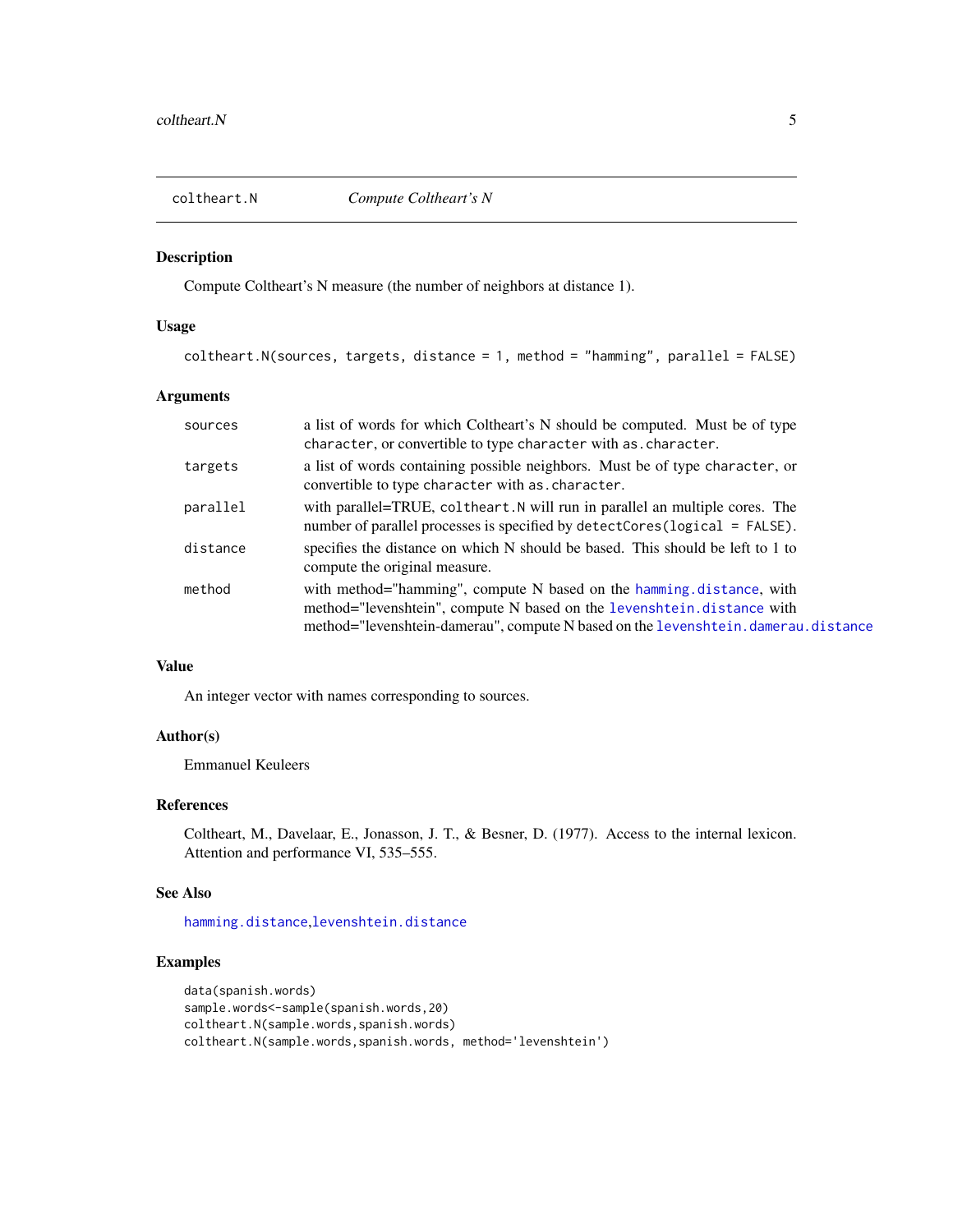<span id="page-5-0"></span>

#### Description

A list of 293,749 Dutch words without spaces or dashes from the CELEX lexical database.

#### Usage

data(dutch.words)

# Format

A character vector.

# Source

Baayen, R. H., Piepenbrock, R., & Gulikers, L. (1995). The CELEX lexical database (release 2) [CD-ROM]. Philadelphia: Linguistic Data Consortium, University of Pennsylvania.

#### Examples

data(dutch.words)

english.words *A list of English Words*

#### Description

A list of 66,330 English words without spaces or dashes from the CELEX lexical database.

# Usage

data(english.words)

# Format

A character vector.

# Source

Baayen, R. H., Piepenbrock, R., & Gulikers, L. (1995). The CELEX lexical database (release 2) [CD-ROM]. Philadelphia: Linguistic Data Consortium, University of Pennsylvania.

# Examples

data(english.words)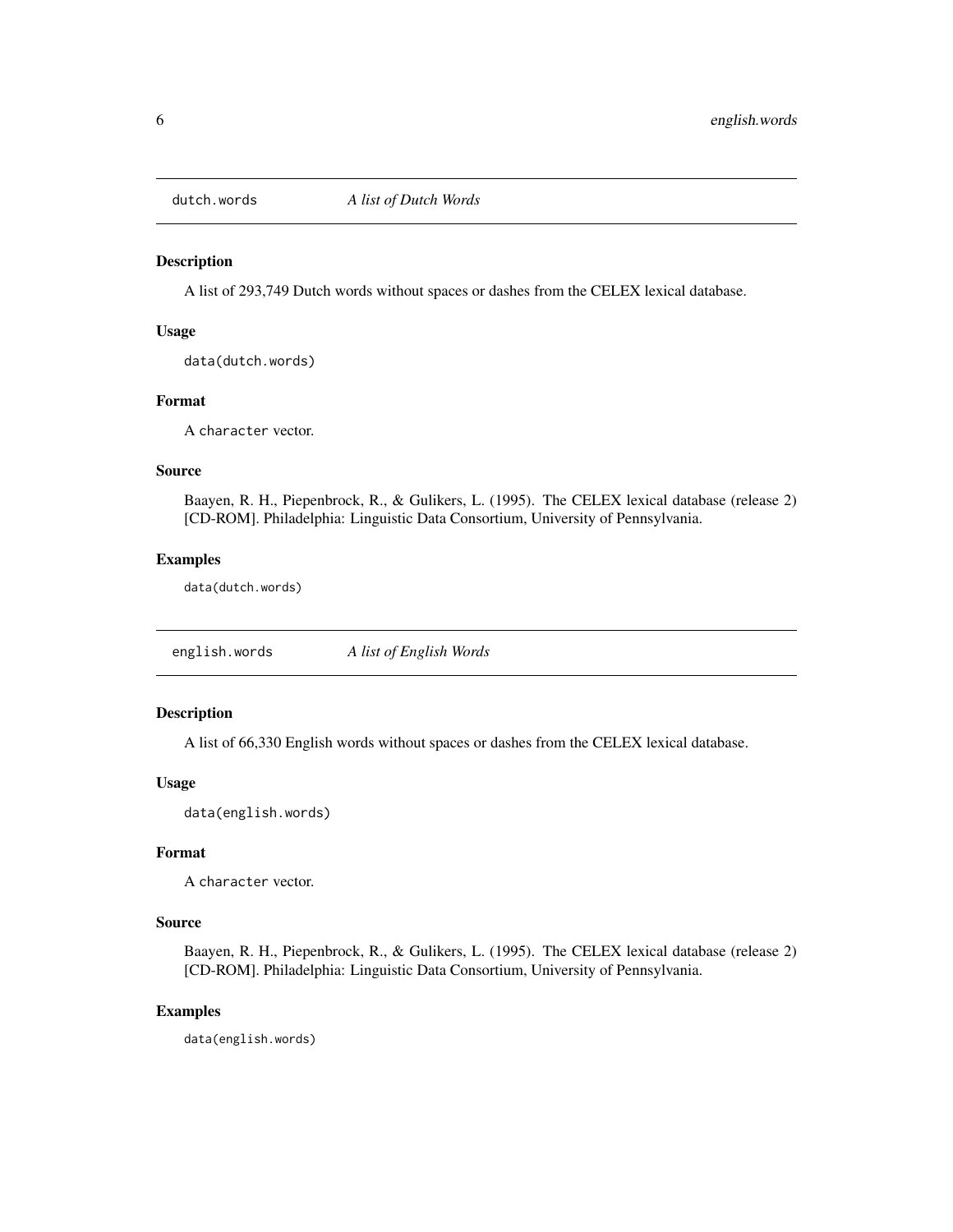<span id="page-6-0"></span>

# Description

A list of 116,194 French words without spaces or dashes from the Lexique 3 database

#### Usage

data(french.words)

# Format

A character vector.

# Source

http://www.lexique.org/

New, B., Pallier, C., Brysbaert, M., & Ferrand, L. (2004). Lexique 2: A new French lexical database. Behavior Research Methods, Instruments, & Computers, 36, 516-524.

#### Examples

data(french.words)

german.words *A list of German Words*

# Description

A list of 315,391 German words without spaces or dashes from the CELEX lexical database.

#### Usage

data(german.words)

# Format

A character vector.

# Source

Baayen, R. H., Piepenbrock, R., & Gulikers, L. (1995). The CELEX lexical database (release 2) [CD-ROM]. Philadelphia: Linguistic Data Consortium, University of Pennsylvania.

## Examples

data(german.words)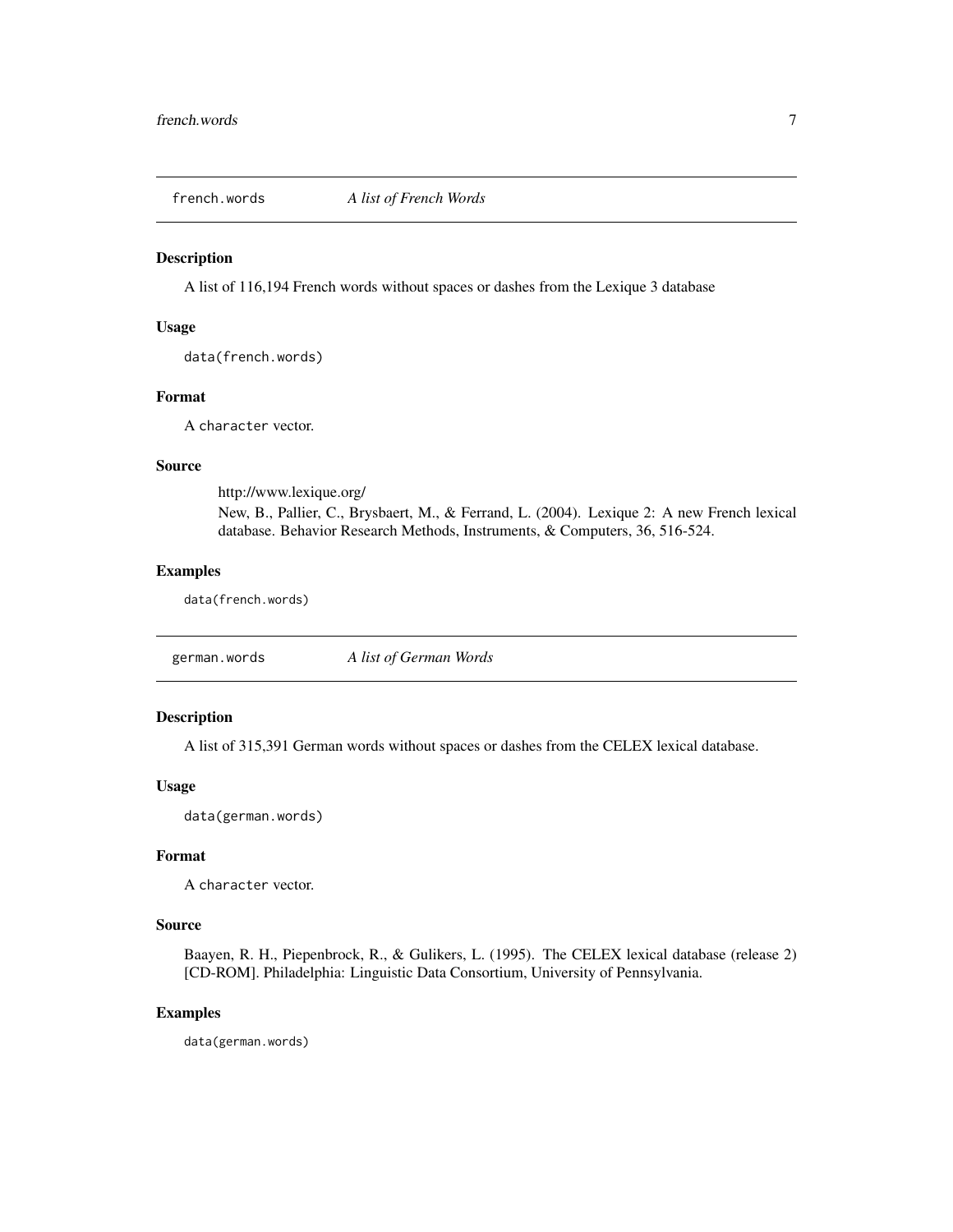<span id="page-7-1"></span><span id="page-7-0"></span>hamming.distance *Compute Hamming distances*

#### Description

Compute the Hamming distance (the number of non-overlapping characters) between words of the same length.

#### Usage

hamming.distance(xsource, targets)

#### Arguments

| xsource | A character string to compute the Hamming distance from.              |
|---------|-----------------------------------------------------------------------|
| targets | Words to which the Hamming distance must be computed. Must be of type |
|         | character, or convertible to type character with as . character.      |

# Details

The actual distance computation is performed by [stringdist](#page-0-0) with "method='h'".

#### Value

An integer vector containing Hamming distances, with names corresponding to targets. Since the Hamming distances is only defined between words of the same length, the output of hamming.distance is only guaranteed to have the same length as targets if all targets have the same length as source.

# Author(s)

Emmanuel Keuleers

# References

Hamming, R. W. (1950). Error detecting and error correcting codes. Bell System technical journal, 29(2), 147-160.

# See Also

[stringdist,](#page-0-0) [hamming.neighbors](#page-8-1), [coltheart.N](#page-4-1)

# Examples

```
data(english.words)
targets<-english.words[which(nchar(english.words)==5)]
hamming.distance('electroencephalogram',english.words)
```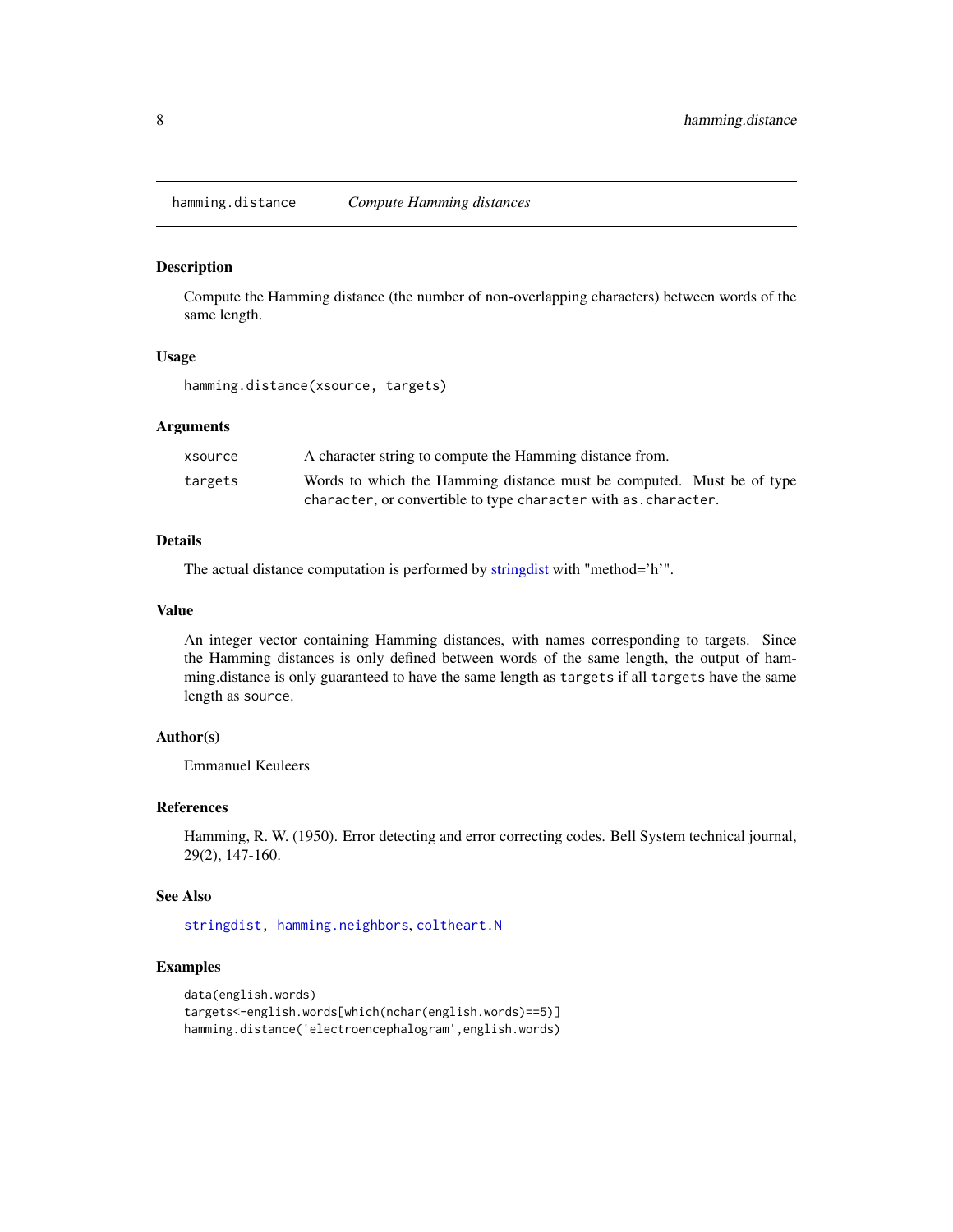<span id="page-8-1"></span><span id="page-8-0"></span>hamming.neighbors *Compute Hamming neighbors*

#### Description

List the neighbors of a character string by Hamming distance.

# Usage

```
hamming.neighbors(source, targets)
```
#### Arguments

| source  | A character string.          |
|---------|------------------------------|
| targets | Potential Hamming neighbors. |

# Value

A list of neighbors at each distance.

# Author(s)

Emmanuel Keuleers

# See Also

[hamming.distance,](#page-7-1) [stringdist](#page-0-0)

#### Examples

```
data(english.words)
hamming.neighbors('electroencephalogram',english.words)
hamming.neighbors('hello',english.words)
```
<span id="page-8-2"></span>ldknn *Run the ldknn algorithm*

# Description

The ldknn algorithm is used to detect bias in the composition of a lexical decison task, using knearest neighbor classification and the Levenshtein distance metric.

#### Usage

```
ldknn(stimuli, types, reference, k = 1, method='levenshtein', parallel = FALSE)
```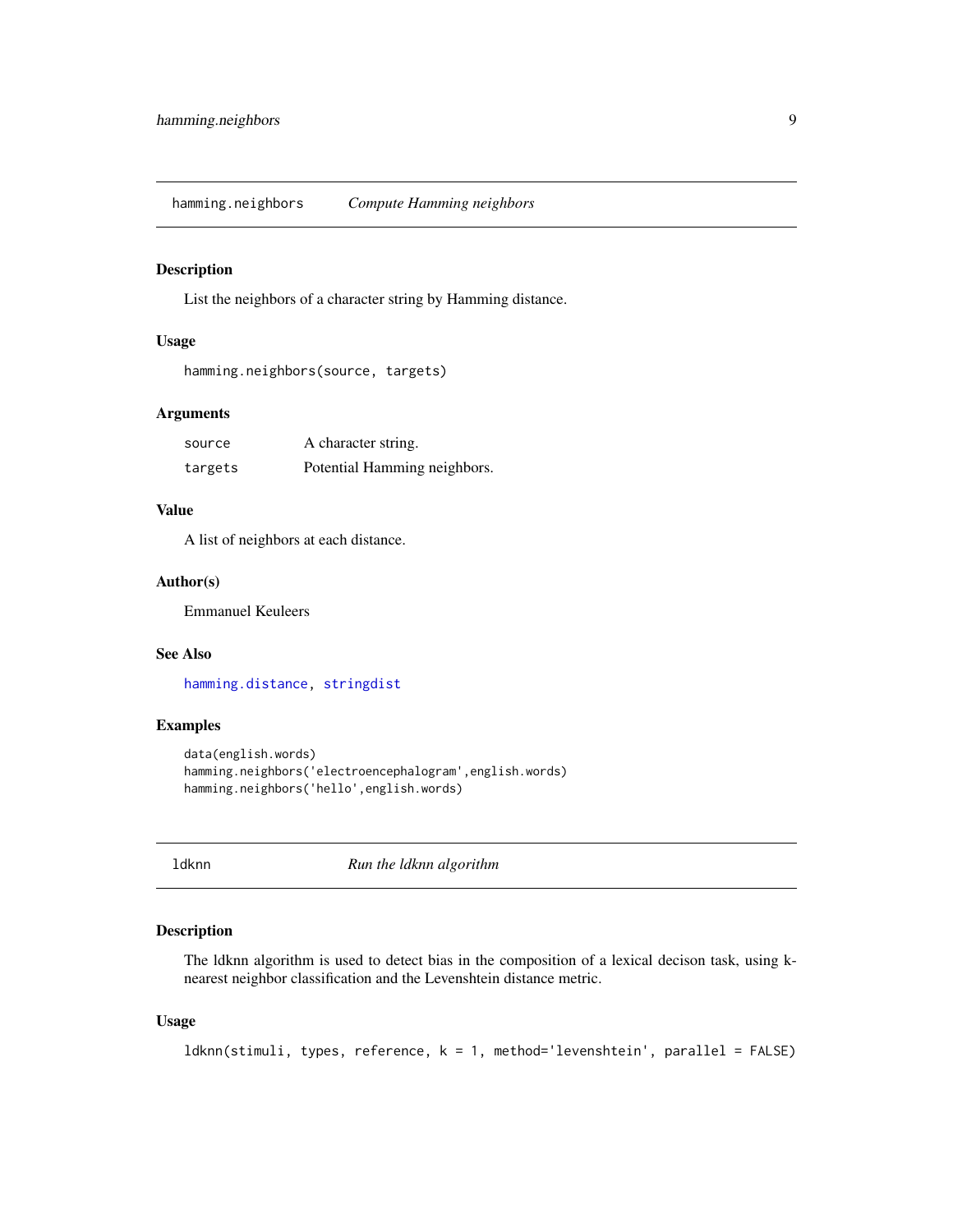#### <span id="page-9-0"></span>**Arguments**

| stimuli   | character strings corresponding to the stimuli in the experiment.                                                                                           |
|-----------|-------------------------------------------------------------------------------------------------------------------------------------------------------------|
| types     | factor corresponding to the type of each stimulus in the experiment.                                                                                        |
| reference | a character string giving the reference level. Must be a level of the factor in<br>types                                                                    |
| k         | a value for the k parameter. Set to 1 by default.                                                                                                           |
| method    | . "levenshtein": uses levenshtein.distance to calculate distances<br>• 'levenshtein.damerau': uses levenshtein.damerau.distance to calcu-<br>late distances |
| parallel  | with parallel=TRUE, 1 dknn will run in parallel an multiple cores. The number<br>of parallel processes is specified by detectCores (logical = FALSE).       |

# Details

Combining k nearest neighbor classification with the Levenshtein distance produces an algorithm which can be described as follows. For an experiment containing a number of stimuli, which can be words or nonwords:

- 1. Compute the Levenshtein distances between the currently presented stimulus and all previously presented stimuli.
- 2. Identify the previously presented stimuli that are at the k nearest distances from the current stimulus.
- 3. Compute the probability of a word response for the given stimulus based on the relative frequency of words among the nearest neighbors.

#### Value

A list with class ldknn.run.

| data                                                                                                                           | A data frame containing the results of the run. stimulus gives the stimu-                                                                                                                                                                                                                                                          |
|--------------------------------------------------------------------------------------------------------------------------------|------------------------------------------------------------------------------------------------------------------------------------------------------------------------------------------------------------------------------------------------------------------------------------------------------------------------------------|
|                                                                                                                                | lus values, type gives the types of the stimuli, p gives the probability for a                                                                                                                                                                                                                                                     |
|                                                                                                                                | reference. level response for that stimulus.                                                                                                                                                                                                                                                                                       |
| reference level                                                                                                                |                                                                                                                                                                                                                                                                                                                                    |
|                                                                                                                                | The reference level used for the simulation.                                                                                                                                                                                                                                                                                       |
| Odds                                                                                                                           | The odds, z value, and p value for a reference level response, resulting from a<br>logistic regression in which the probabilities generated by the ldknn algorithm<br>are used to predict stimulus types.                                                                                                                          |
| $\mathbf{1}$ , and $\mathbf{1}$ , and $\mathbf{1}$ , and $\mathbf{1}$ , and $\mathbf{1}$ , and $\mathbf{1}$ , and $\mathbf{1}$ | $\mathbf{1}$ $\mathbf{1}$ $\mathbf{1}$ $\mathbf{2}$ $\mathbf{3}$ $\mathbf{1}$ $\mathbf{1}$ $\mathbf{3}$ $\mathbf{1}$ $\mathbf{3}$ $\mathbf{1}$ $\mathbf{3}$ $\mathbf{1}$ $\mathbf{3}$ $\mathbf{1}$ $\mathbf{3}$ $\mathbf{1}$ $\mathbf{3}$ $\mathbf{1}$ $\mathbf{3}$ $\mathbf{1}$ $\mathbf{3}$ $\mathbf{1}$ $\mathbf{3}$ $\mathbf{$ |

plot and print methods are available for objects of class ld1nn.run

# Author(s)

Emmanuel Keuleers

# References

Keuleers, E., & Brysbaert, M. (2011). Detecting inherent bias in lexical decision experiments with the LD1NN algorithm. *The Mental Lexicon, 6*(1), 34–52.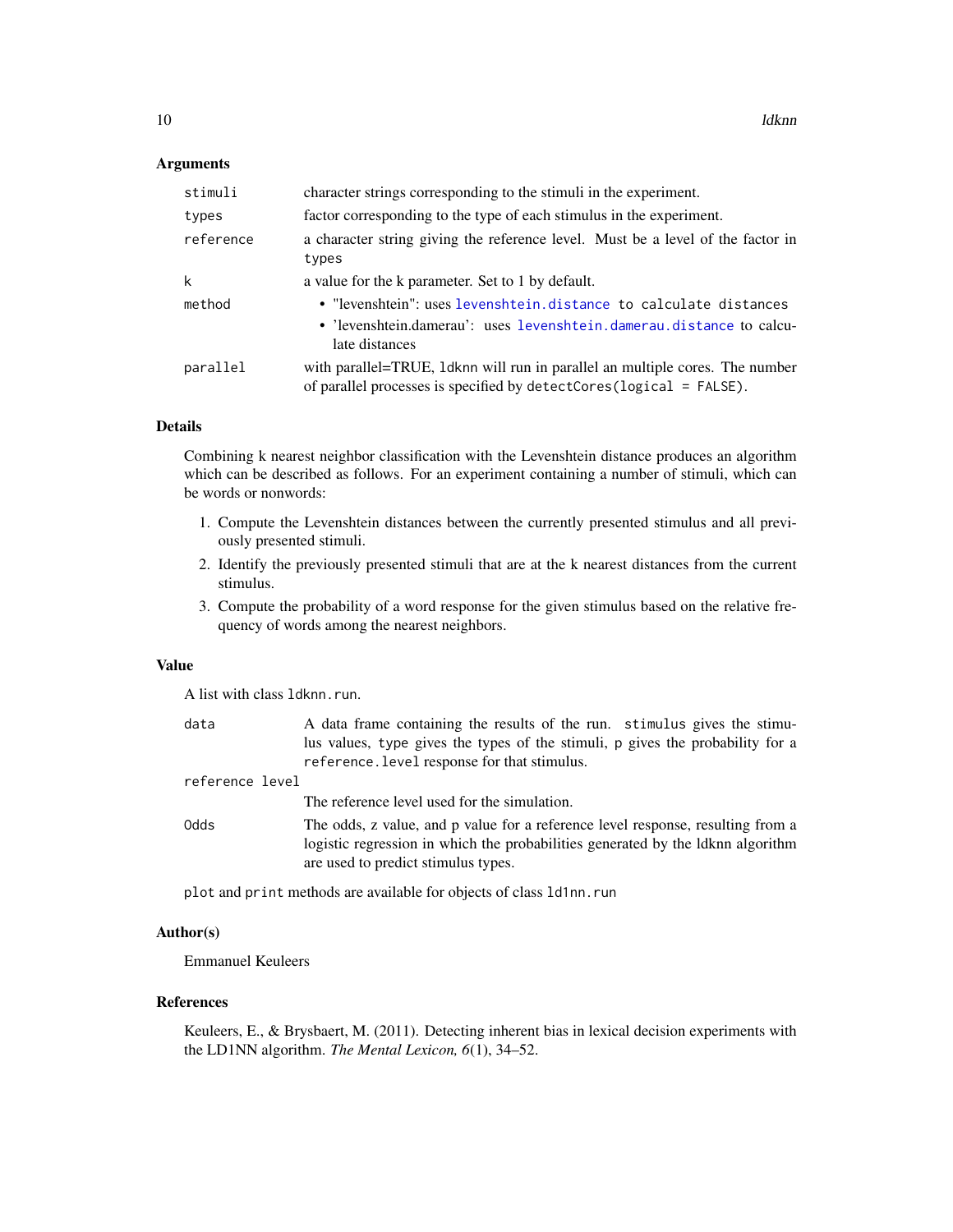#### <span id="page-10-0"></span>ldknn.odds 11

# See Also

[levenshtein.distance,](#page-12-1) [levenshtein.damerau.distance](#page-11-1)

# Examples

```
data(english.words)
data(basque.words)
# set up a mock experiment: English stimuli are words, Basque stimuli are nonwords
experiment<-data.frame(stimulus=c(sample(english.words,500),
 sample(basque.words,500)),
 type=factor(rep(c('Word','Nonword'),each=500),levels=c('Word','Nonword')))
# randomize the trials
experiment<-experiment[sample(1:1000,1000),]
# run the ldknn algorithm
results<-ldknn(experiment$stimulus,experiment$type,'Word')
print(results)
plot(results)
```
ldknn.odds *Compute the odds of correctly predicting a response*

# Description

Perform a logistic regression to compute the odds of correctly predicting a particular response. Used internally by ldknn.run. Not intended for separate use

# Usage

```
ldknn.odds(type, probability, reference)
```
# Arguments

| type        | A factor corresponding to the true class for each response. |
|-------------|-------------------------------------------------------------|
| probability | Probability of the reference level response.                |
| reference   | A character string corresponding to the reference level.    |

# Author(s)

Emmanuel Keuleers

#### See Also

[ldknn](#page-8-2)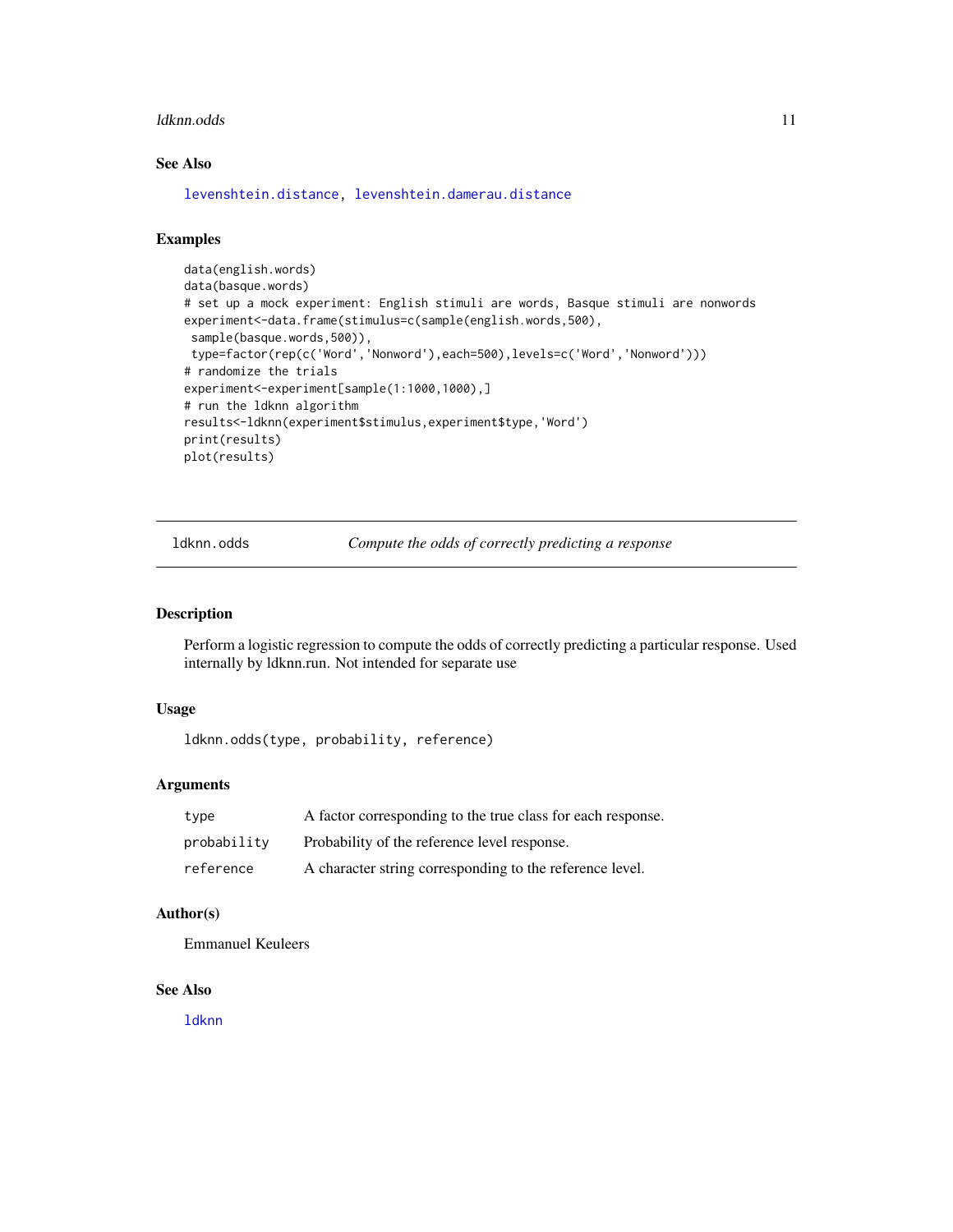<span id="page-11-1"></span><span id="page-11-0"></span>levenshtein.damerau.distance

*Compute Levenshtein-Damerau distances*

#### Description

Compute the Levenshtein-Damerau distance between two character strings (the minimal number of insertions, deletions replacements, or transpositions required to transform one string into the other)

#### Usage

levenshtein.damerau.distance(xsource, targets)

# Arguments

| xsource | A character string to compute the Levenshtein-Damerau distance from.       |
|---------|----------------------------------------------------------------------------|
| targets | A list of words to compute the Levenshtein-Damerau distance to. Must be of |
|         | type character, or convertible to type character with as, character.       |

#### Details

The distance computation is performed by [stringdist](#page-0-0) with method="osa". Note that this function computes the restricted Levenshtein-Damerau distance instead of the unrestricted version.

# Value

An integer vector containing Restricted Levenshtein-Damerau distances, with names corresponding to targets.

#### Author(s)

Emmanuel Keuleers

# References

Damerau, F. J. (1964). A technique for computer detection and correction of spelling errors. Communications of the ACM, 7(3), 171—176.

# See Also

[levenshtein.neighbors,](#page-13-1)[levenshtein.distance,](#page-12-1) [stringdist,](#page-0-0) [ald](#page-2-1)

#### Examples

```
data(french.words)
levenshtein.damerau.distance('pourquoi',sample(french.words,20))
```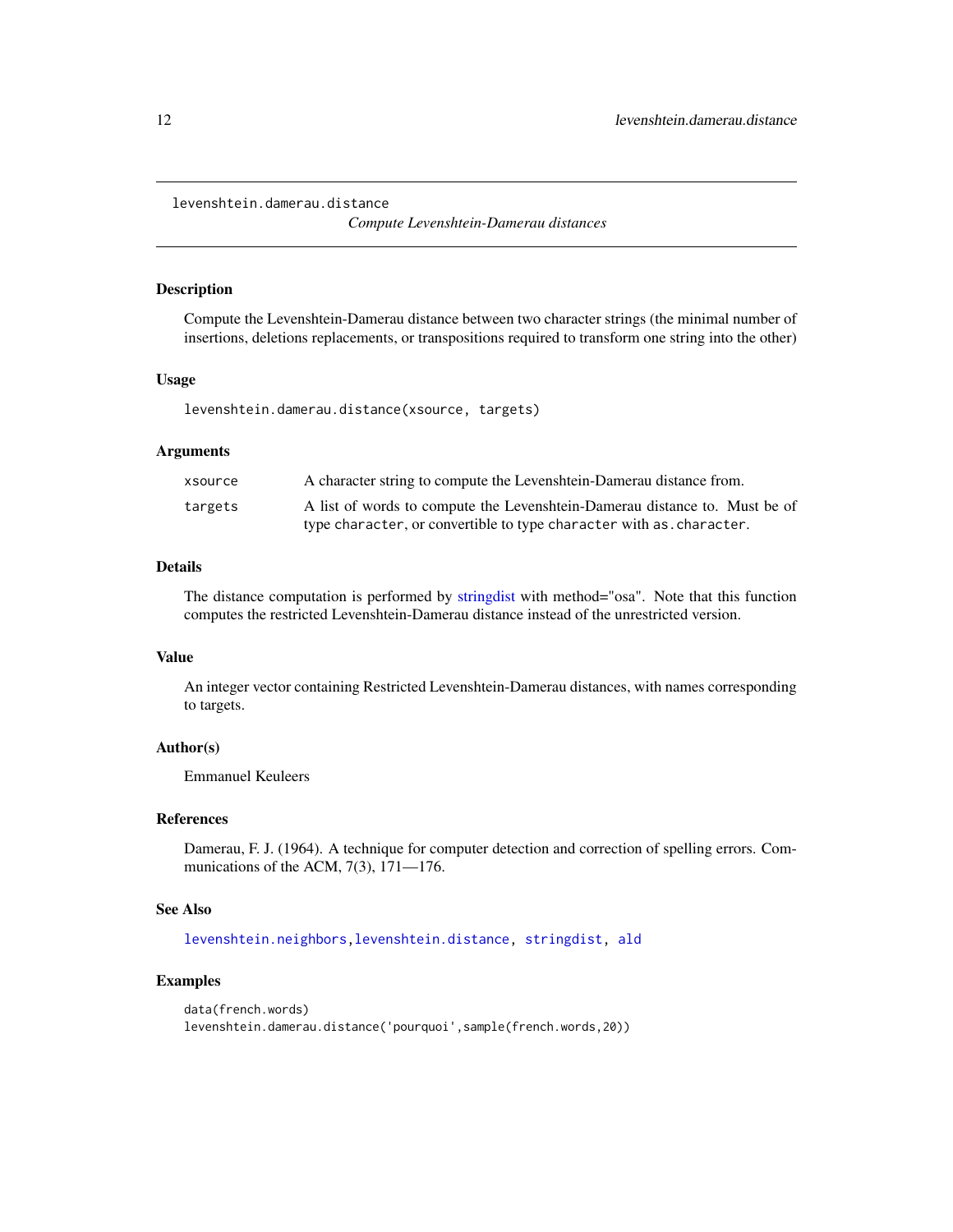<span id="page-12-0"></span>levenshtein.damerau.neighbors

*Compute Levenshtein-Damerau neighbors*

#### Description

List the neighbors of a character string by Levenshtein-Damerau distance.

#### Usage

levenshtein.damerau.neighbors(xsource, targets)

# Arguments

| xsource | A character string.                                                                                    |
|---------|--------------------------------------------------------------------------------------------------------|
| targets | Potential neighbors. Must be of type character, or convertible to type character<br>with as.character. |

# Value

A list of neighbors at each distance.

#### Author(s)

Emmanuel Keuleers

# See Also

[levenshtein.damerau.distance](#page-11-1)

# Examples

```
data(serbian_latin.words)
levenshtein.neighbors('pola',serbian_latin.words)[1:2]
```
<span id="page-12-1"></span>levenshtein.distance *Compute Levenshtein distances*

# Description

Compute the Levenshtein distance between two character strings (the minimal number of insertions, deletions or replacements required to transform one string into the other)

#### Usage

```
levenshtein.distance(xsource, targets)
```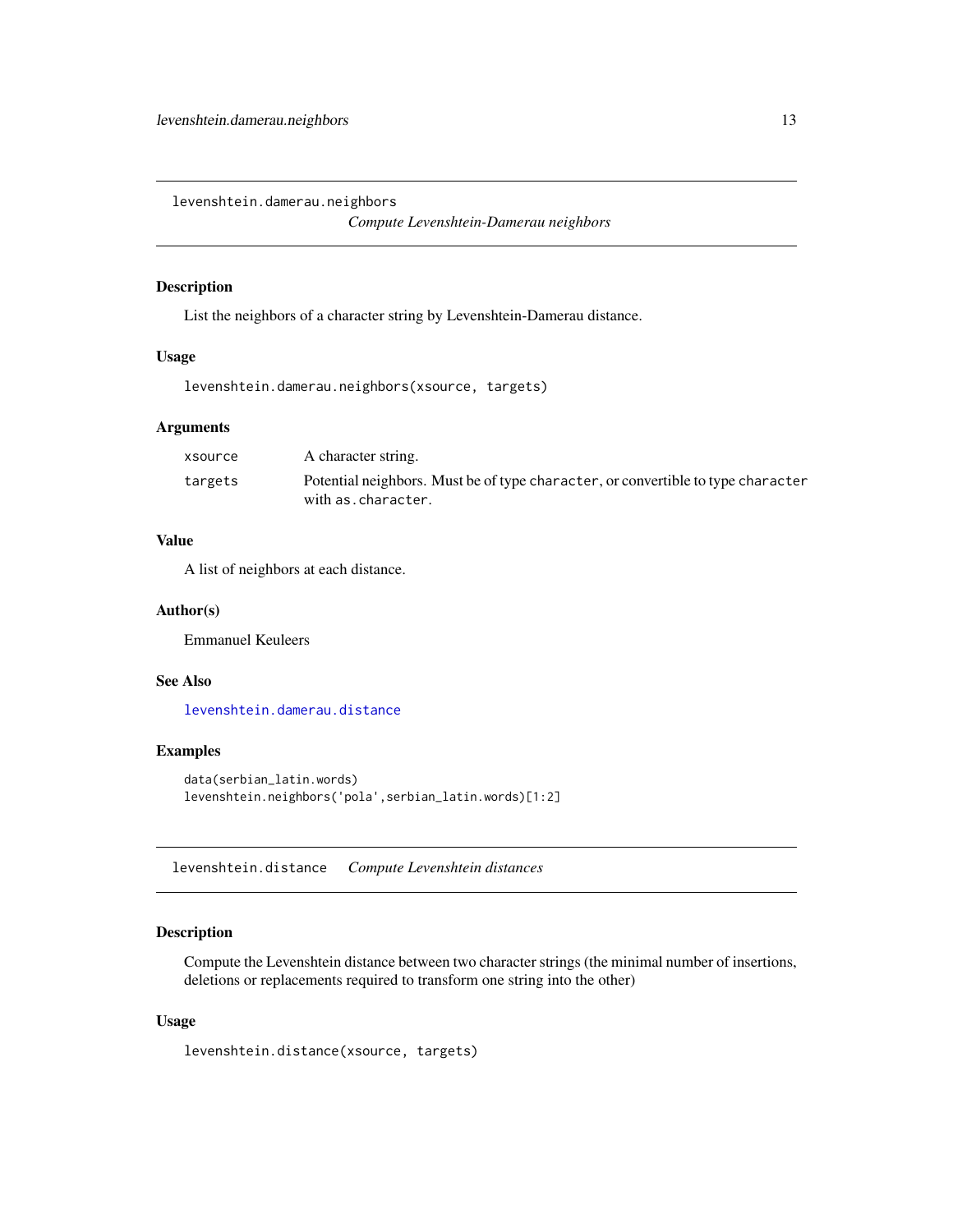#### <span id="page-13-0"></span>Arguments

| xsource | A character string to compute the Levenshtein distance from.                       |
|---------|------------------------------------------------------------------------------------|
| targets | A list of words to compute the Levenshtein distance to. Must be of type character, |
|         | or convertible to type character with as character.                                |

# Details

The distance computation is performed by [stringdist](#page-0-0) with method="lv".

#### Value

An integer vector containing Levenshtein distances, with names corresponding to targets.

# Author(s)

Emmanuel Keuleers

# References

Levenshtein, V. I. (1966, February). Binary codes capable of correcting deletions, insertions and reversals. In Soviet physics doklady (Vol. 10, p. 707).

#### See Also

[levenshtein.neighbors](#page-13-1),[stringdist](#page-0-0), [ald](#page-2-1), [levenshtein.damerau.distance](#page-11-1)

# Examples

```
data(french.words)
levenshtein.distance('pourquoi',sample(french.words,20))
```
<span id="page-13-1"></span>levenshtein.neighbors *Compute Levenshtein neighbors*

# Description

List the neighbors of a character string by Levenshtein distance.

# Usage

levenshtein.neighbors(xsource, targets)

# Arguments

| xsource | A character string.                                                                                                |
|---------|--------------------------------------------------------------------------------------------------------------------|
| targets | Potential Levenshtein neighbors. Must be of type character, or convertible to<br>type character with as character. |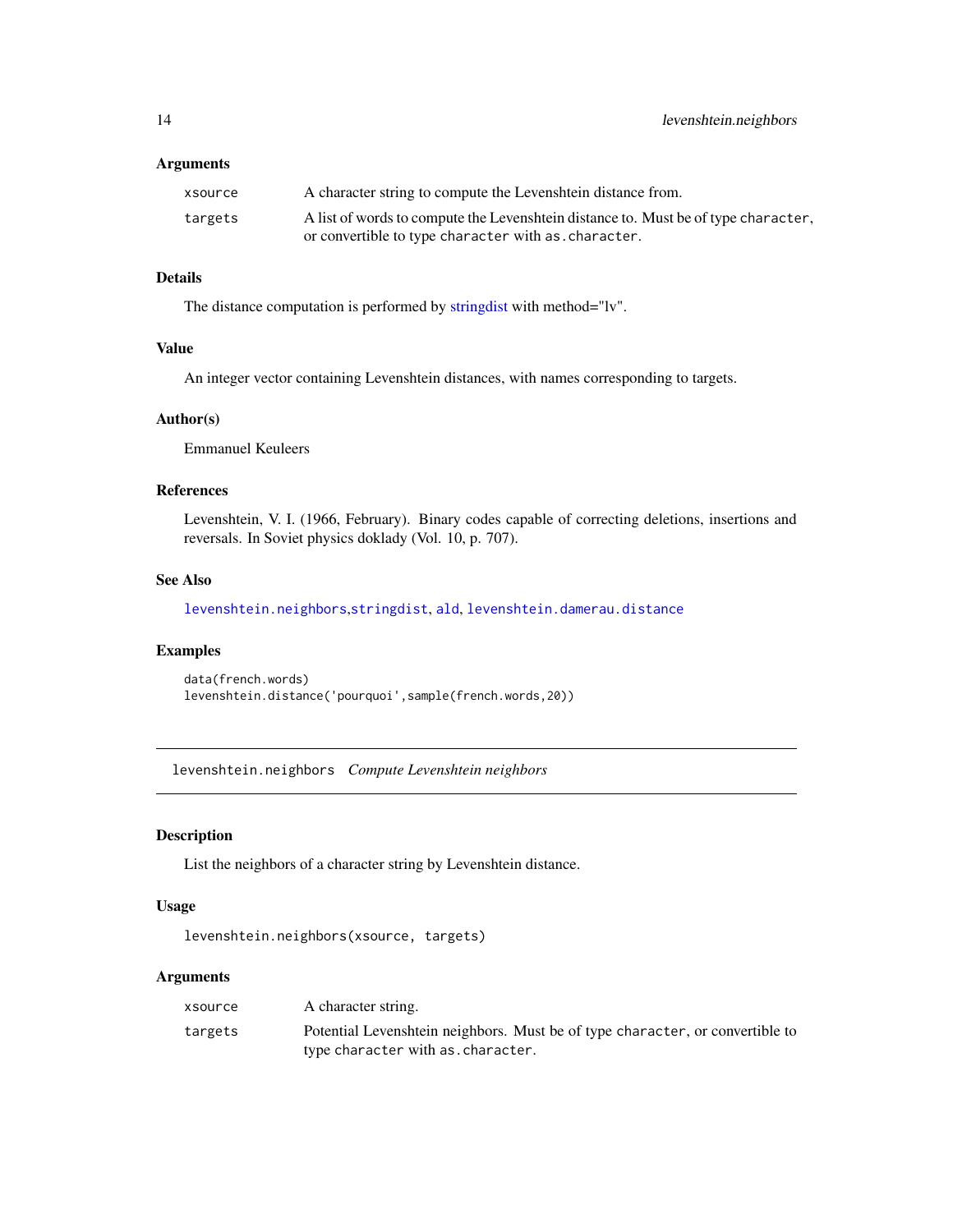#### <span id="page-14-0"></span> $old20$  and  $15$

# Value

A list of neighbors at each distance.

# Author(s)

Emmanuel Keuleers

# See Also

[levenshtein.distance](#page-12-1)

# Examples

```
data(serbian_latin.words)
levenshtein.neighbors('pola',serbian_latin.words)[1:2]
```

| old20                           | Average Levenshtein distance of the 20 nearest neighbors |
|---------------------------------|----------------------------------------------------------|
| <b>Description</b>              |                                                          |
| See ald                         |                                                          |
| plot.ldknn.run                  | Plot the results of an ldknn run                         |
| <b>Description</b><br>see 1dknn |                                                          |
|                                 |                                                          |
| print.ldknn.run                 | Print the results of an ldknn run                        |

# Description

see [ldknn](#page-8-2)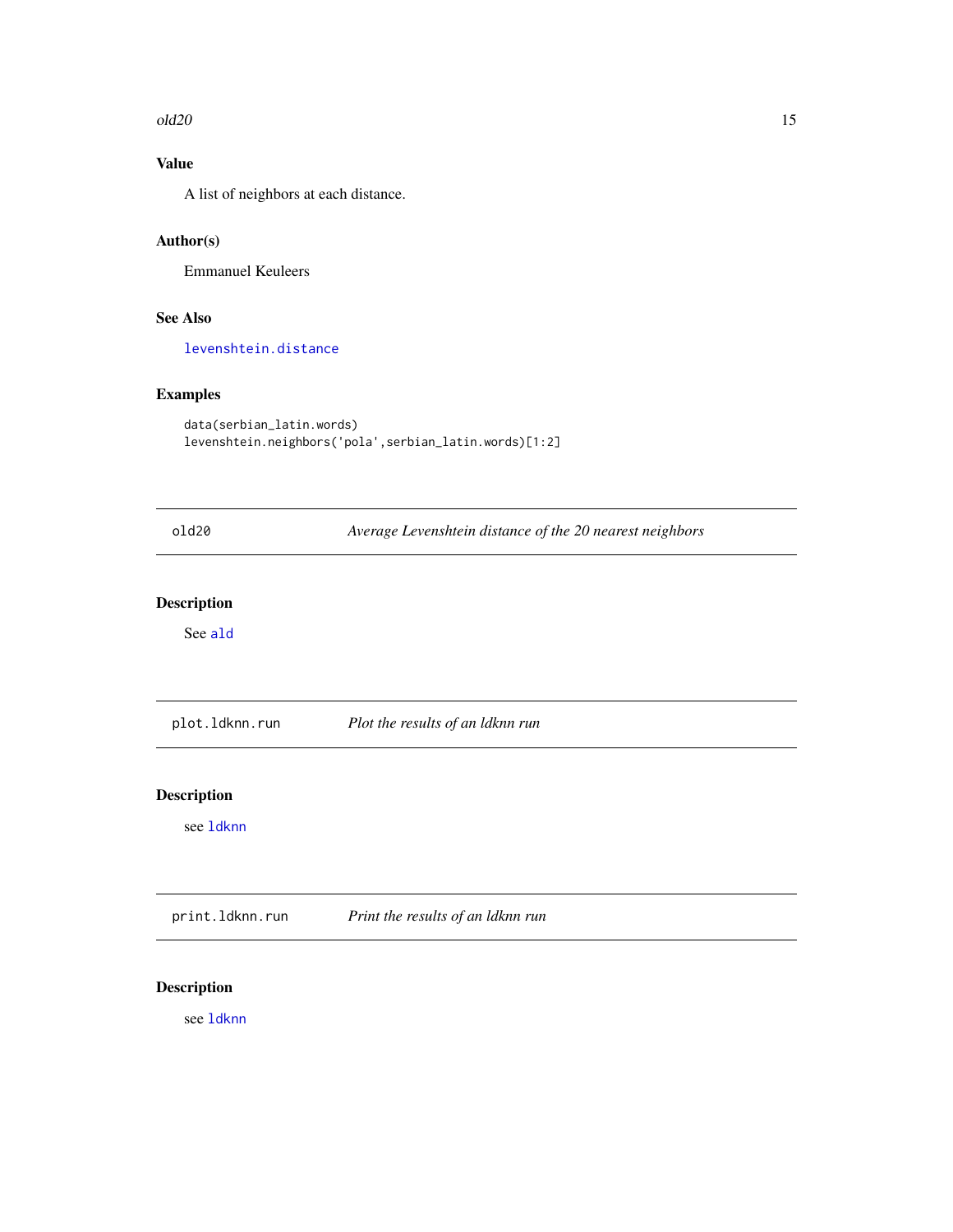<span id="page-15-0"></span>serbian\_cyrillic.words

*A list of Serbian Words in Cyrillic alphabet*

#### Description

A list of 144,105 words without spaces or dashes from the frequency dictionary of contemporary Serbian language, in Cyrillic alphabet.

#### Usage

data(serbian\_cyrillic.words)

# Format

A character vector.

# Source

Kostić, Đ. (1999). Frekvencijski rečnik savremenog srpskog jezika [Frequency dictionary of contemporary Serbian language]. Yugoslavia: University of Belgrade, Institute for Experimental Phonetics and Speech Pathology and Laboratory for Experimental Psychology.

#### Examples

```
data(serbian_cyrillic.words)
```
serbian\_latin.words *A list of Serbian Words in Latin alphabet*

#### Description

A list of 144,105 words without spaces or dashes from the frequency dictionary of contemporary Serbian language, in Latin alphabet.

# Usage

```
data(serbian_latin.words)
```
#### Format

A character vector.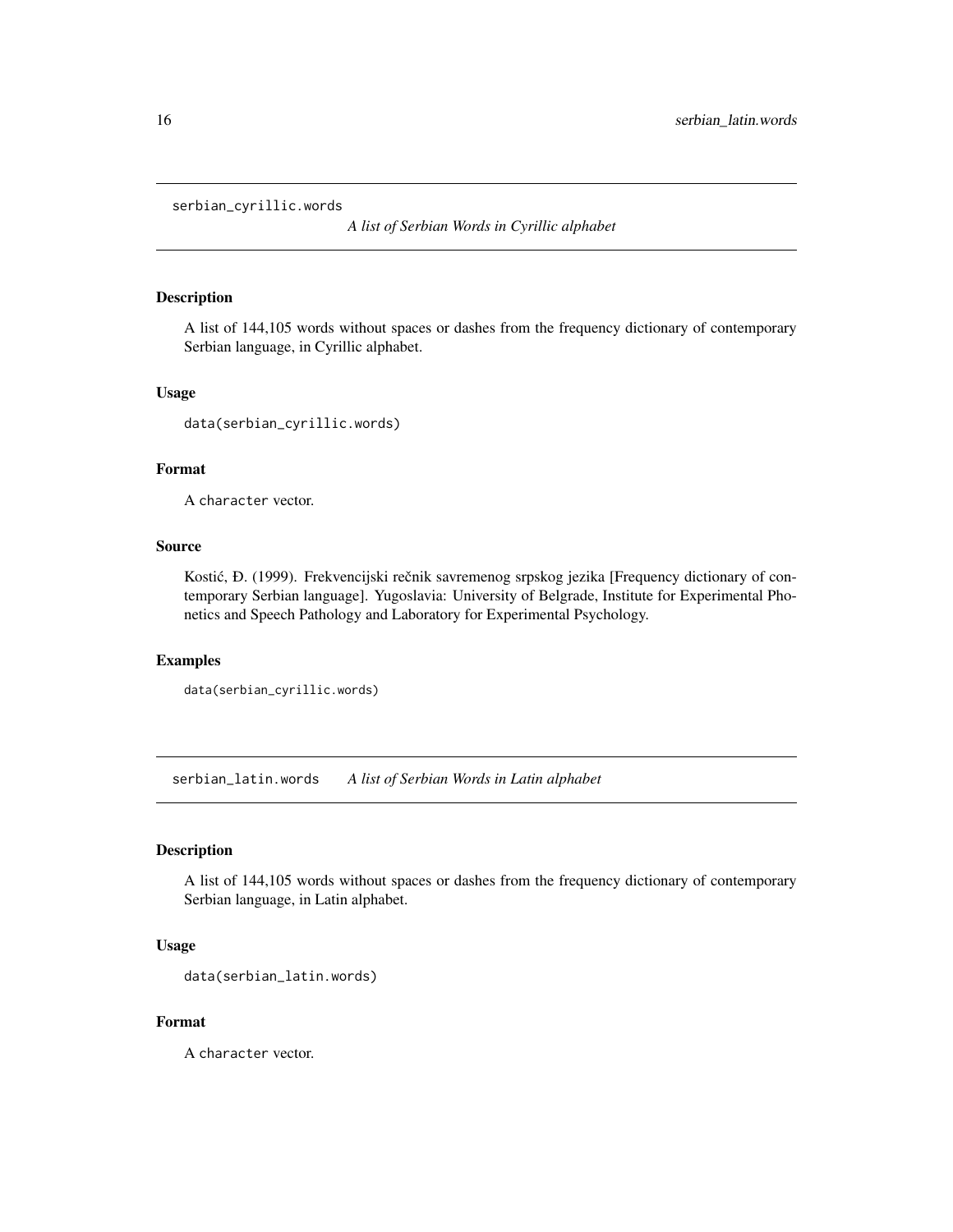# <span id="page-16-0"></span>spanish.words 17

# Source

Kostić, Đ. (1999). Frekvencijski rečnik savremenog srpskog jezika [Frequency dictionary of contemporary Serbian language]. Yugoslavia: University of Belgrade, Institute for Experimental Phonetics and Speech Pathology and Laboratory for Experimental Psychology.

# Examples

```
data(serbian_latin.words)
```
spanish.words *A list of Spanish Words*

# Description

A list of 31,490 Spanish words without spaces or dashes, from the base-lexicon of BuscaPalabras.

# Usage

data(spanish.words)

# Format

A character vector.

#### Source

Davis, C. J., & Perea, M. (2005). BuscaPalabras: A program for deriving orthographic and phonological neighborhood statistics and other psycholinguistic indices in Spanish. Behavior Research Methods, 37, 665-671.

#### Examples

data(spanish.words)

vietnamese.words *A list of Vietnamese Words*

# Description

A list of 47,966 Vietnamese words without spaces or dashes.

#### Usage

data(vietnamese.words)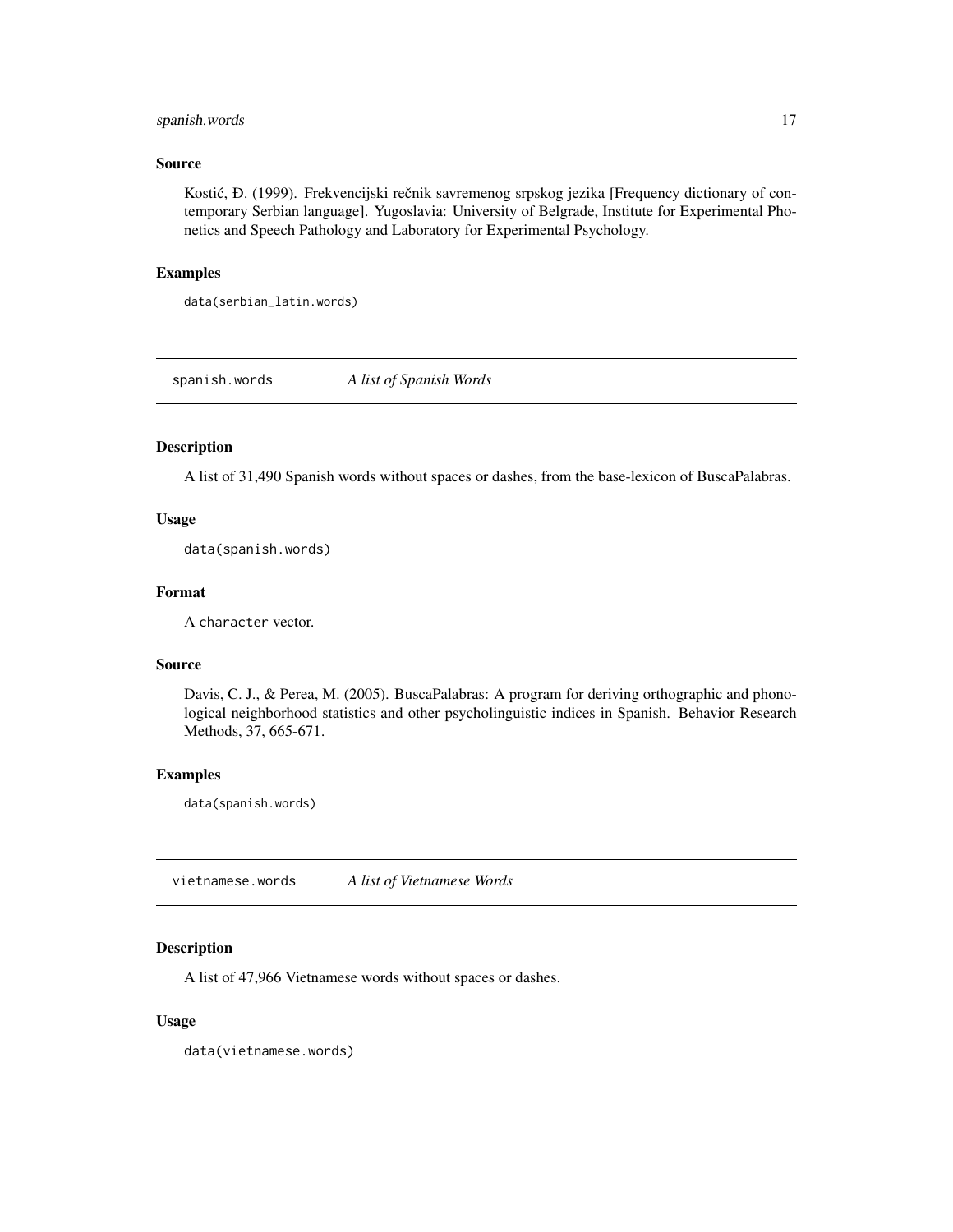# Format

A character vector.

# Examples

data(vietnamese.words)